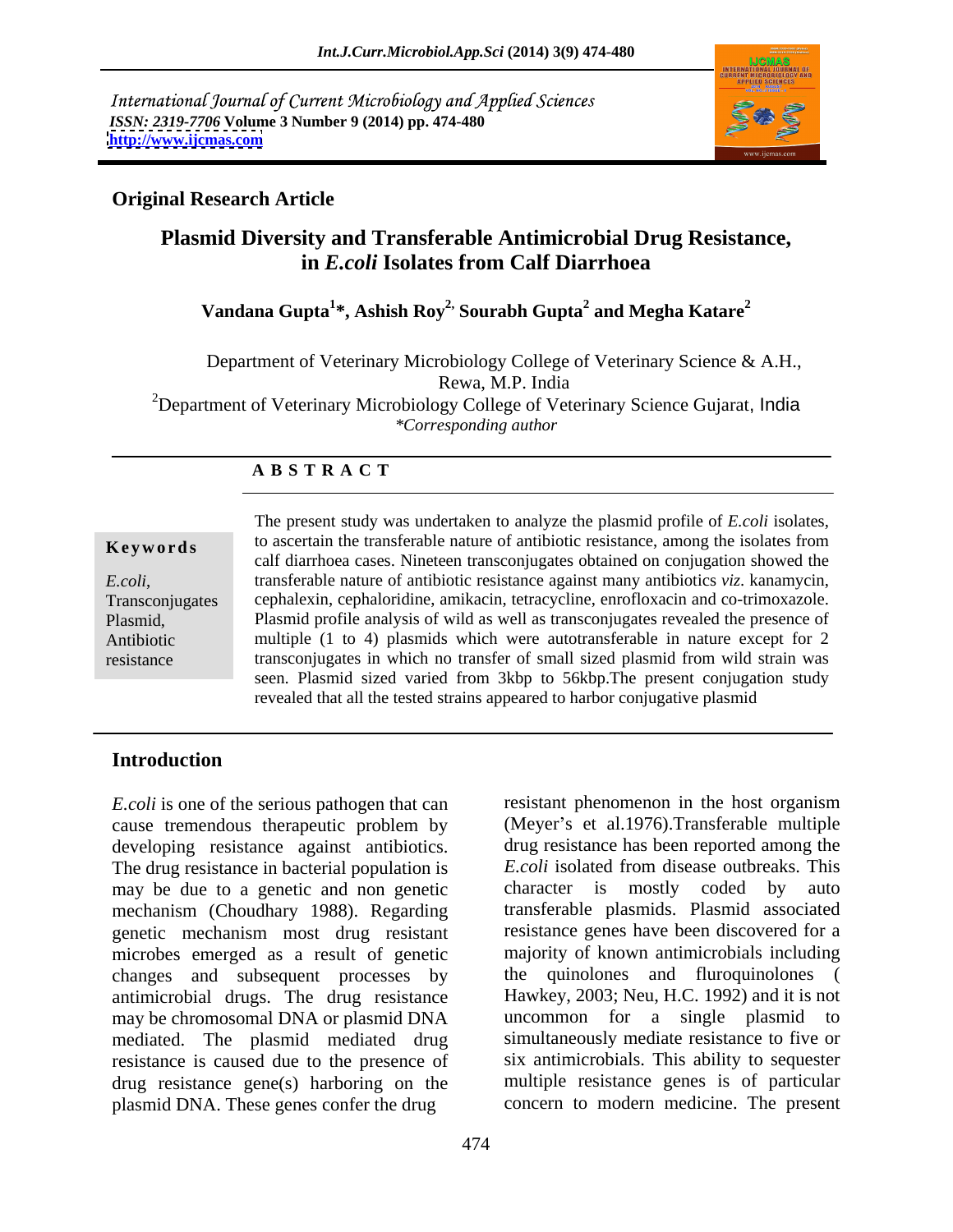study was undertaken to determine the on MCA containing tetracycline or

*Escherichia coli* **isolates**: Twenty *E.coli* Tetracycline/ Kanamycin resistance. All the isolates were obtained from the Department of Veterinary Microbiology, Anand Veterinary College.

**Antibiogram**: Antibiotic sensitivity test was done as per the standard disc diffusion<br>method of Bauer *et al*1966.

# **1.1 Transfer of Plasmid R determinant by conjugation**:

Transferable drug resistance by conjugation was studied as per the method described by  $\qquad$  Ampicillin(A,10 $\mu$ g), Amikacin (Ak,30 $\mu$ g), Kaliannan and Gupta 1975. BHI Brain Cephalexin (Cp,30 $\mu$ g), Cephaloridine Kaliannan and Gupta 1975. BHI Brain Heart Infusion broth and Mac Conkey Agar

a) Wild strain- Twenty strains were selected for conjugation study based on their Tetracyclin/Kanamycin resistance (Table-1) Mineteen transconjugates obtained by

was used as recipient strain and was of Bauer et al. nalidixic acid resistant.

The selected test strains and recipient strain were grown overnight in 10ml BHI broth at 37ºC. To obtain a young culture, 0.2ml of the overnight broth culture was inoculated in for six hrs. For conjugation, 0.5ml of both test strains as well as recipient strain from fresh cultures were inoculated in 10ml BHI broth and then incubated at 37ºC for 24 hrs. The mixed broth culture was then streaked sensitive and resistant. The recipient (ECF),

plasmid mediated transferable drug kanamycin (30mcg) and nalidixic acid resistance. (30mcg), depending on the resistance pattern **Materials and Methods** single isolated pink color colonies were then isolates were selected on the basis of tetracycline/kanamycin and nalidixic acid. on MCA containing tetracycline or of both donor and recipient strains. The selected as transconjugants for further study. ECF fail to grow on either media containing The transconjugates obtained on conjugation were numbered by adding "T" to the wild parent strains.

### *In vitro* **transfer of Multiple antimicrobial drug resistance of Transconjugate**

method of Bauer *et al*1966. *In vitro* antibiotic sensitivity test of transconjugates was performed as per the method of Bauer *et al*

## **Antibiotic Discs**

were used in this study.<br>
trimoxazole  $(Co,25\mu g)$ , Enrofloxacin<br>  $(EX,10\mu g)$ , Kanamycin  $(K,30\mu g)$ , Strains Tetracycline (T,30µg). Ampicillin(A,10 $\mu$ g), Amikacin (Ak,30 $\mu$ g),  $Cephalexin$   $(Cp,30\mu g)$ ,  $Cephaloridine$  $(Cr,10\mu g)$ , Ciprofloxacin  $(Cf, 5\mu g)$ , Co $trianglezole$   $(Co,25µg)$ , Enrofloxacin  $(Ex, 10\mu g)$ , Kanamycin  $(K, 30\mu g)$ , Tetracycline  $(T, 30\mu g)$ .

## **Strains** and **Strains** and **Strains** and **Strains**

b) Field strain  $- E. coli$  K-12 Nal<sup>r</sup> L<sup>+</sup> (ECF) antibiotic sensitivity test as per the method Nineteen transconjugates obtained by conjugation were then subjected to *in vitro* of Bauer *et al.*

10ml fresh BHI broth and incubated at 37<sup>o</sup>C Plates were incubated at 37<sup>o</sup>C overnight and Each conjugate strain was grown in BHI broth overnight. Sterile plates of MH agar medium were seeded with about 1ml of inoculum. Antibiotic discs were placed on inoculated agar surface at about 2 cm apart. Plates were incubated at 37ºC overnight and the zones of inhibition were measured. The measurements were compared with zone interpretative table supplied manufacturer and zones were graded as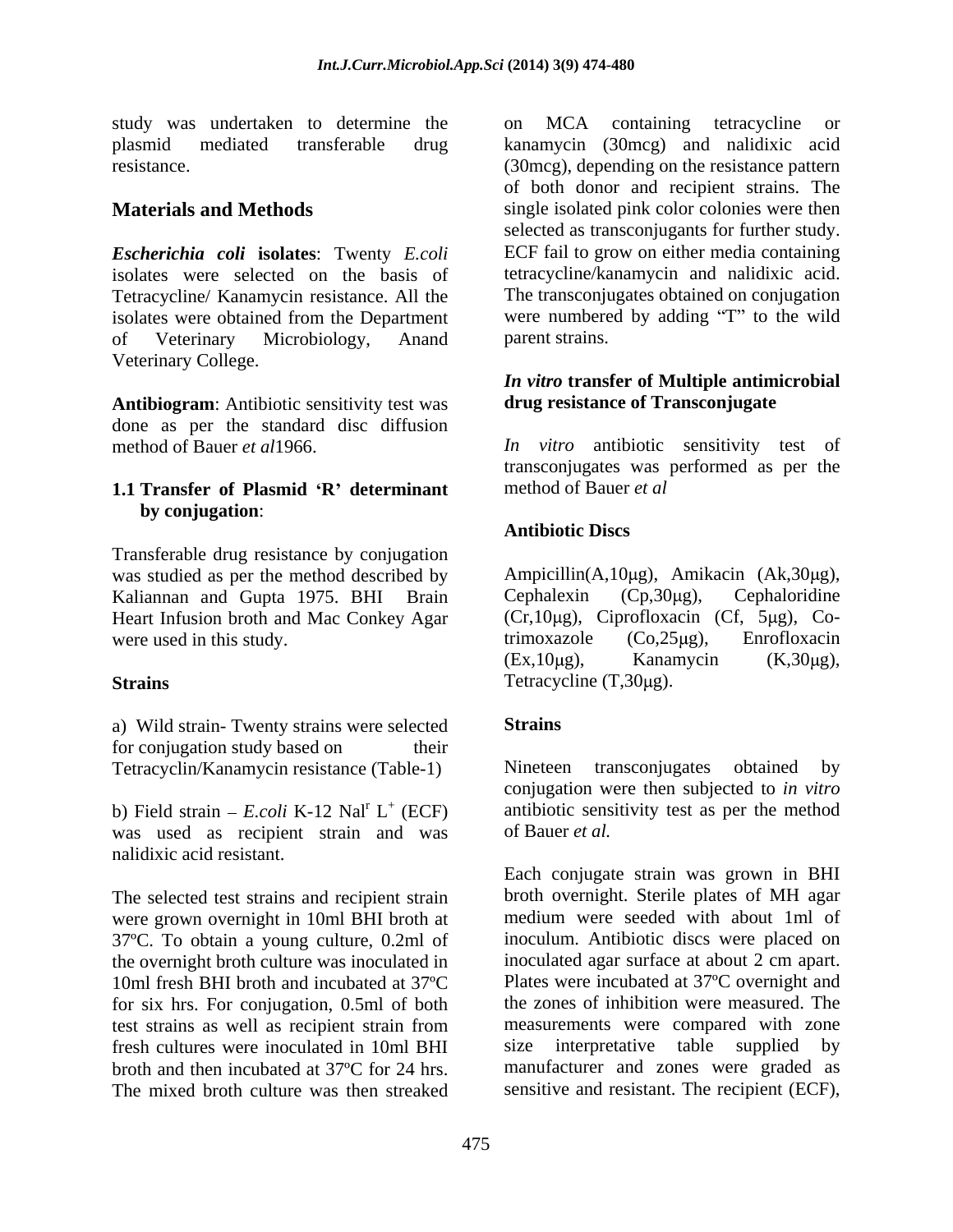K-12 Nal<sup>r</sup>  $L^+$  was also tested for its antibiotic sensitivity pattern.

**Plasmid profile:** The plasmid DNA was along with the cell debris by prepared from *E.coli* isolates as well as from their transconjugates by Alkaline Lysis h) The supernatant (containing plasmid) Method with SDS: according to Sambrook

**Plasmid isolation** Plasmid isolation was centrifuged at 11000 rpm for 10 min at performed by Alkaline Lysis Method with  $4^{\circ}$ C. SDS: Minipreparation according to j) The upper aqueous phase was transferred Sambrook *et al* 1989 with some to a fresh tube. modifications. k) The plasmid DNA was precipitated by

- a) Selected wild strains of *E. coli* (Table 1) for two min.
- 

- inoculated in 10ml Luria Broth and grown at 37°C overnight for 18 hrs.
- b) After the incubation, Chloramphenicol of 170  $\mu$ g/ml for amplification of
- c) The cells were pelleted by centrifuging at 11000 rpm for ten min at  $4^{\circ}$ C. waterbath.
- d) The supernatant was discarded and the
- e) To the above suspension,  $200 \text{ }\mu\text{l}$  of
- 

<sup>+</sup> was also tested for its 4-6 times and incubated on ice for three min.

- g) Chromosomal DNA was sedimented along with the cell debris by centrifugation at 11000 rpm for 10 min.
- was transferred to a fresh tube.
- *et al* 1989. i) An equal volume of phenol:chloroform (1:1) was added, vortexed briefly and  $4^{\circ}$ C. oC.
	- to a fresh tube.
- **Test strains** ethanol and stored at room temperature adding 2.5 volumes of chilled absolute for two min.
- b) Transconjugates of the above isolates and in the plasmid DNA was pelleted by **Reference strains** at  $4^{\circ}$ C. centrifugation at 11000 rpm for 15 min at  $4^{\circ}$ C.
- a) V517 (E382) twice with one ml of  $70\%$  ethanol b)  $E\text{.}coli\ K-12\ \text{Nal}^r\ L^+$  (ECF) followed by centrifugation at 11000 rpm m) The plasmid DNA pellet was washed twice with one ml of 70% ethanol followed by centrifugation at 11000 rpm for 15 min at  $4^{\circ}$ C.
- **Procedure** n) The pellet was air dried for 30 min to three hrs.
- a) Single colony of the test strain was o) The dry DNA pelletwas dissolved in  $50 \mu$ l of TE buffer.
	- was added in culture at the concentration silven by adding 1 µl of RNAse (at a plasmid and incubated for six hrs. the dissolved DNA, followed by p) Before running the DNA on Agarose gel electrophoresis, RNAse treatment was concentration of 20  $\mu$ g/ml) in 50  $\mu$ l of incubation at 37°C for half an hour in a oC for half an hour in a waterbath.

pellet was resuspended in 100 µl of ice-<br>Agarose gel electrophoresis: Ten cold alkaline lysis solution I by vigorous microliters of Plasmid DNA was loaded in vortexing. each well in 0.8% agarose gel and freshly prepared alkaline lysis solution II was added and mixed rapidly by The amplified product was visualized under inverting 15 times and then stored on ice in UV light and documented by gel for 15 min. documentation system. The molecular size f) Alkaline lysis solution III (150 µl) was was determined by comparing plasmid DNA added and mixed by inverting the tubes extracts of sample strains with known**Agarose gel electrophoresis:** Ten electrophoresis was carried out at 80 volts for minimum of 2hrs in 0.5X TBE buffer. UV light and documented by gel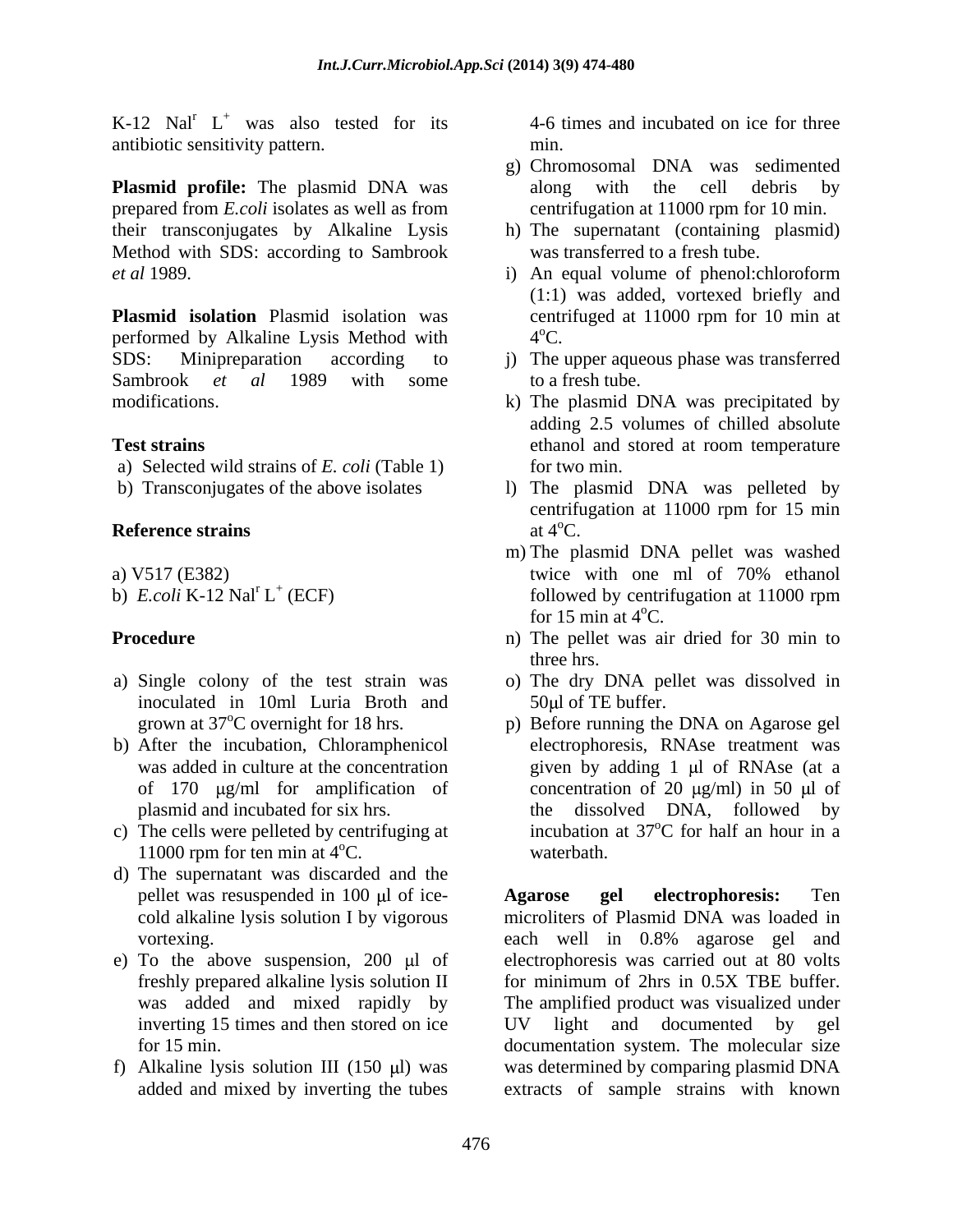Eighteen out of 19 isolates *viz,* AU2, AU6, AU5, AU12, AU22, OF25, AU29, AU34, OF24, AU24, JU16, VC1, VC2, AU23, AU13, AU27, AU39 and AU38 were able to transfer en bloc resistance against to 32Kbp is found in 8 strains. Small sized Cephalexin, Cephaloridine and Kanamycin (CpCrK) to the recipient strain ECF (K-12 Nal<sup>r</sup> L<sup>+</sup>).In 7 transconjugates *viz.* AU2T, plasmids in each AU29 (55kbp, 5.8kbp), AU6T, AU12T, AU22T, OF25T, OF24T and AU24T en bloc transfer of Amikacin, Cephalexin, Cephaloridine, Kanamycin, Tetracycline and Enrofloxacin Eight isolates showed the presence of one (AkCpCrExKT) was seen. In 2 isolates plasmid. In seven wild strains, three AU5 and AU29, en bloc transfer of Amikacin, Cephalexin, Cephaloridine, AU12 four (54kbp, 5.5kbp, 3.9kbp and Kanamycin and Tetracycline, (AkCpCrKT) 2.8kbp) plasmid were found. All these<br>to their respective transconiugates was plasmids found to be auto transferable to their respective transconjugates was achieved. In AU34T, Cephalexin, through conjugation and posses Mdr. Cephaloridine, Enrofloxacin, Kanamycin<br>and Tetracycline (CpCrFxKT) was Transconjugates obtained during and Tetracycline (CpCrExKT) was Iransconjugates obtained during transferred. In JU16T transfer of Amikacin, Cephalexin, Cephaloridine, Enrofloxacin and Kanamycin (AkCpCrExK) was seen. Transfer of Cephalexin, Cephaloridine, Kanamycin (CpCrK ) was seen in seven transconjugates *viz.* VC1T, VC2T, AU23T, AU13T, AU27T, AU39T and AU38T. Cephalexin and Kanamycin (CpK) were found to be transferred in JU13T. In 11 transconjugates *viz.* AU2T, AU12T, OF25T, AU34T, OF24T, AU24T, JU16T, AU3T, AU13T, AU27T and AU39T, ampicillin the E.col registered was not transformed similarly in 2 workers. resistance was not transferred, similarly in 2 transconjugates OF25T and OF24T Cotrimoxazole resistance was not transferred. The result of transfer of multiple antimicrobial drug resistance is being shown

The plasmid profile analysis was carried out for all 19 wild isolates as well as their

plasmid V517 on agarose gel using a transconjugates. All the 19 isolates revealed software gene tool. possession of plasmids numbering from one **Results and Discussion** molecular size plasmids observed ranged to four. In the present study the different from 4Kbp to 58Kbp. Eight of wild strains contained large plasmid of molecular weight ranging from 54Kbp to 56Kbp.

 $\overrightarrow{p}$  In 7 transconiugates viz AU2T plasmids in each AU29 (55kbp, 5.8kbp), Medium sized plasmids ranging from 17Kbp plasmids ranging from 3Kbp to 8Kbp is isolated from maximum of 13 strains. Two AU6 (55kbp, 5.3kbp) and AU23 (20kbp, 4.9kbp) were isolated.

> Eight isolates showed the presence of one plasmids were isolated. In one isolate i.e. 2.8kbp) plasmid were found. All these plasmids found to be auto through conjugation and posses Mdr.

Transconjugates obtained during conjugation study were also analyzed for plasmid profile and all transconjugates obtained, plasmid profile observed was similar to that of wild parent strain and this correlates with transfer of Mdr, except for AU29T in which only 1 plasmid was transfer out of 2 found in wild parent strain, similarly in AU12T only 3 plasmids were transferred out of 4 found in wild strain. Similar work related to detection of plasmid profile and their transferable natures among the *E.coli* isolates have been done by several workers.

in table 2 and also identified a small plasmid of Jones *et al.* 1978 identified a large plasmid of 80Mda conferring resistance against ampicillin, tetracycline, and streptomycin 5.5Mda. Franklin *et al.*1981 identified three plasmid of molecular weight 55Mda coding for antibiotic resistance.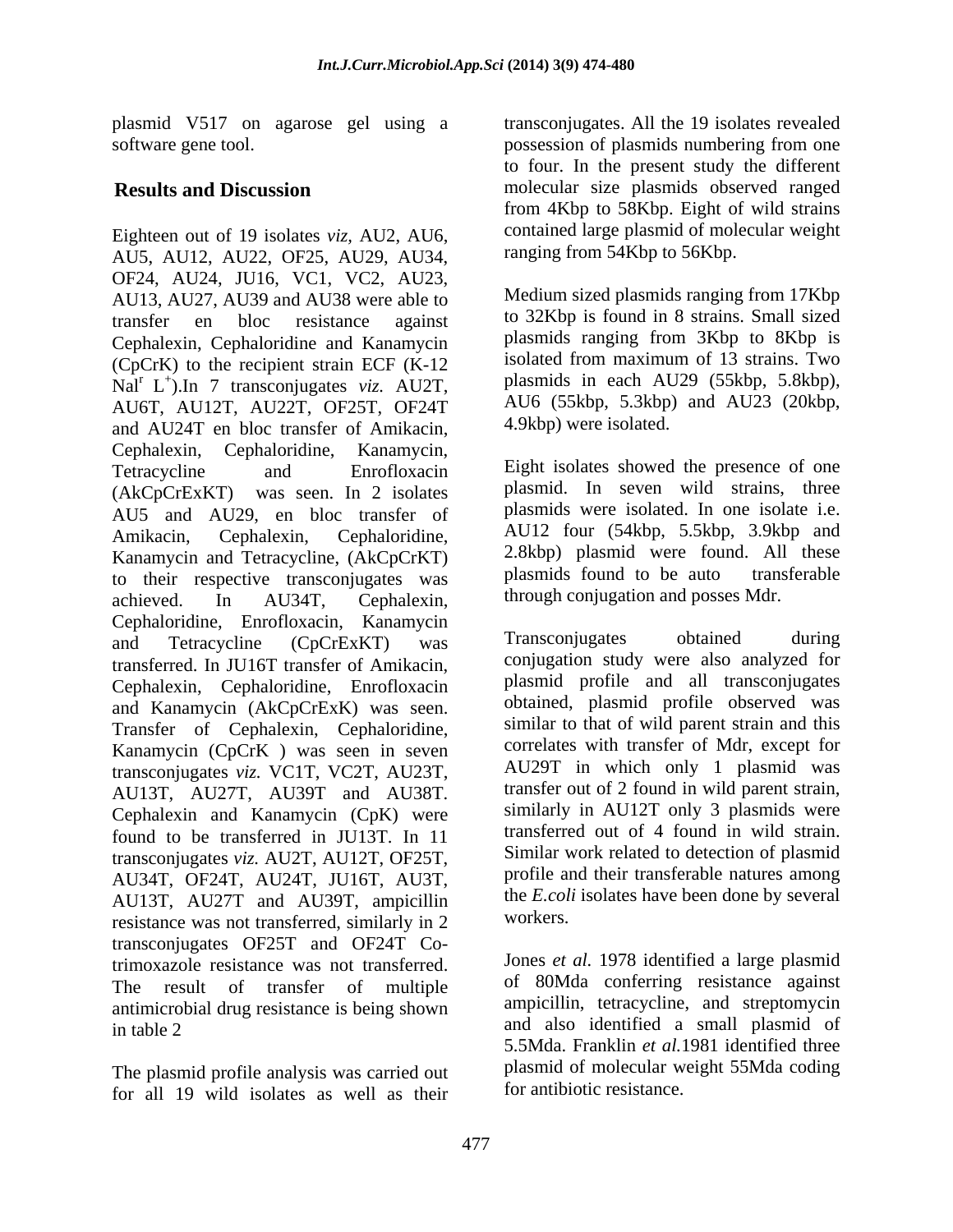White *et al. 2000* identified plasmid of Sherley *et al.* 2004 reported 72 plasmids

Laz *et al.* 2001 isolated plasmid DNA Chloramphenicol. having molecular size of 28.4kbp to 39kbp studied the plasmid profile analysis from from drug resistant mutants of 20 *E.coli E.coli* isolates and showed the presence of isolates, and also found multiple drug three large plasmids of 33Mda, 50Mda and resistance against ampicillin, tetracycline, 86Mda, out of which 33Mda and 50Mda chloramphenicol, erythromycin, plasmids were transferred to nine recipient kanamycin, streptomycin and nalidixic acid.

225kbp responsible for florfenicol varying in size from 32Kbp to 250Kbp in resistance in *E.coli* isolates associated with clinical isolates of *E.coli.* It also carried bovine diarrhoea. multiple drug resistance plasmids against tetracycline, trimethoprim and Shiraki *et al.* 2004 strains.

**Table 1** List of isolates along with their antimicrobial resistance pattern, and marker antibiotic selected for conjugation study.

| <b>S.</b> | <b>Isolate</b>   | Antibiotic     | <b>Selected for antimicrobial</b>  |
|-----------|------------------|----------------|------------------------------------|
| No.       | No.              | resistance     | <b>Resistance to Tetracycline/</b> |
|           |                  | <b>Pattern</b> | Kanamycin                          |
|           | AU2              | AkACpCrExKT    |                                    |
|           | AU6              | AkCpCrExKT     |                                    |
|           | AU5              | AkCpCrKT       | $\mathbf{r}$                       |
|           | AU12             | AKACpCrCf ExKT |                                    |
|           | AU22             | AkCpCrCfExKT   |                                    |
| $\sigma$  | OF <sub>25</sub> | AkACpCrCoExKT  | $\mathbf{r}$                       |
|           | AU29             | AkCpCrKT       | $\mathbf{r}$                       |
|           | AU34             | ACpCrExKT      | $\overline{ }$                     |
|           | <b>OF24</b>      | AkACpCrCoExKT  |                                    |
| 10        | AU24             | AkACpCrExKT    |                                    |
| 11        | JU16             | AkCpCrExK      | TZ<br>$\mathbf{v}$                 |
| 12        | VC1              | CpCrK          | T.                                 |
| 13        | VC <sub>2</sub>  | CpCrK          | T                                  |
| 14        | AU23             | CpCrK          | T.                                 |
| 15        | AU13             | ACpCrK         | <b>T</b> Z<br>$\mathbf{v}$         |
| 16        | VC <sub>5</sub>  | CpCrK          | TZ.                                |
| 17        | AU27             | ACpCrK         | $\mathbf{r}$                       |
| 18        | AU39             | ACpCrK         |                                    |
| 19        | JU13             | CpK            | T.<br>17                           |
| 20        | AU38             | ACpCrK         | T                                  |

Note- Ampicillin(A,10 $\mu$ g), Amikacin (Ak,30 $\mu$ g), Cephalexin (Cp,30 $\mu$ g), Cephaloridine (Cr,10 $\mu$ g), Ciprofloxacin (Cf, 5µg), Co-trimoxazole (Co,25µg), Enrofloxacin (Ex,10µg), Kanamycin (K,30µg), Tetracycline  $(T,30\mu g)$ .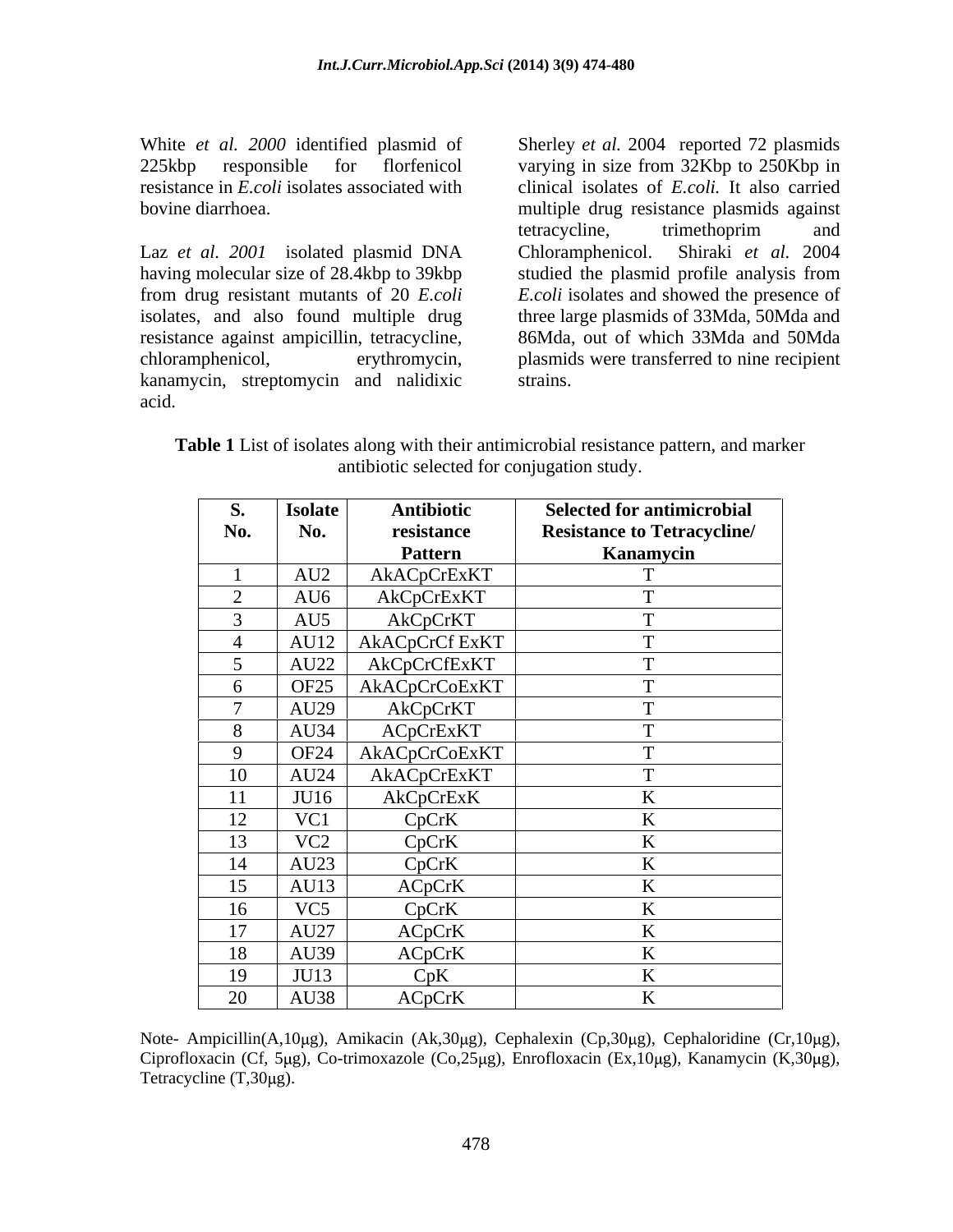| Sr.        | Isolate               | Conjugation results\       | Donar Character         | <b>Transferable Character</b> |
|------------|-----------------------|----------------------------|-------------------------|-------------------------------|
| No.        | No.                   | Transconjugates            | Drug resistance Pattern | Drug resistance pattern       |
|            | AU2                   | AU2T                       | AkACpCrExKT             | AkCpCrExKT                    |
| <b>⁄</b> . | AU6                   | AU6T                       | AkCpCrExKT              | AkCpCrExKT                    |
|            | AU5                   | AU5T                       | AkCpCrKT                | AkCpCrKT                      |
|            |                       | $\vert$ AU12 $\vert$ AU12T | AkACpCrCfExKT           | AkCpCrCfExKT                  |
|            | AU22                  | AU22T                      | AkCpCrCfExKT            | AkCpCrCfExKT                  |
|            | <b>OF25</b>           | OF25T                      | AkACpCrCoExKT           | AkCpCrExKT                    |
|            | AU29                  | AU29T                      | AkCpCrKT                | AkCpCrKT                      |
|            | AU34                  | AU34T                      | ACpCrExKT               | CpCrExKT                      |
| ╯.         | OF24 Of24T            |                            | AkACpCrCoExKT           | AkCpCrExKT                    |
| 10.        |                       | $AU24$   AU24T             | AkACpCrExKT             | AkCpCrExKT                    |
| 11.        | JU16                  | JU16T                      | AkCpCrExK               | AkCpCrExK                     |
| 12.        | $\mathbf{V}$ $\Omega$ | VC1T                       | CpCrK                   | CpCrK                         |
| 13.        | VC <sub>2</sub>       | VC <sub>2</sub> T          | CpCrK                   | CpCrK                         |
| 14.        | AU23                  | AU23T                      | CpCrK                   | CpCrK                         |
| 15.        | AU13                  | AU13T                      | ACpCrK                  | CpCrK                         |
| 16.        | AU27                  | AU27T                      | ACpCrK                  | CpCrK                         |
| 17.        | AU39                  | AU39T                      | ACpCrK                  | CpCrK                         |
| 18.        | <b>JU13</b>           | $ $ JU13T                  | CpK                     | CpK                           |
| 19.        |                       | AU38   AU38T               | ACpCrK                  | CpCrK                         |

**Table 2** Result of conjugation for transfer of Multiple antimicrobial drug resistance by wild strain isolates to the recipient *E.coli* (K-12 Nal<sup>r</sup> L<sup>+</sup>)  $+\sqrt{2}$ ) and the contract of  $\mathcal{L}$ 

33Mda, 50Mda and 86 Mda and two 125kbp, 54kbp and 60 kbp from waste carried plasmid of 33Mda, 86Mda. Thirty waters, exhibiting multiple drug resistance three Mda plasmid was detected in 2 patterns. Yah 2010 isolated significant strains. Three plasmids of 33, 50 and number of plasmid encoded multidrug 61Mda were present in one isolate. resistant salmonella and shigella isolates Shome *et al.* 2005 isolated plasmids from from diarrheal cases among humans. 70 *E.coli* strains from piglet diarrhea, the revealed 35 different patterns of multiple molecular size of 23.1Kbp. resistance to all cephalosporins,

Miles *et al.*2006 isolated one or more plasmids, ranging in size from 2Kbp to  $\geq$  References 12Kbp among seven avian and eight human tetracycline resistant *E.coli* isolates. Pignato *et al*. 2009 revealed the presence of single plasmid from 10

Three out of 9 strains carried plasmids of transconjugates of *E.coli* with a size of from diarrheal cases among humans.

number varied from 2 to 7 with molecular The molecular weight of plasmid ranged size ranging from 2Kbp to 26.4Kbp. from 1.1kbp to 4.7 kbp. Goren *et.al*. 2010 Analysis of plasmid profiles of the isolates identified the interspecies transfer of plasmids with a common one in the from Klebsiella to *E.coli*, conferring the carbapenem-resistant plasmid resistance to all cephalosporins, monobactums and carbapenems.

### **References**

Choudhury, M.R. Modern Medical Microbiology. (1988). Third Edition. Agomony Publishers, Dhaka, pp:58